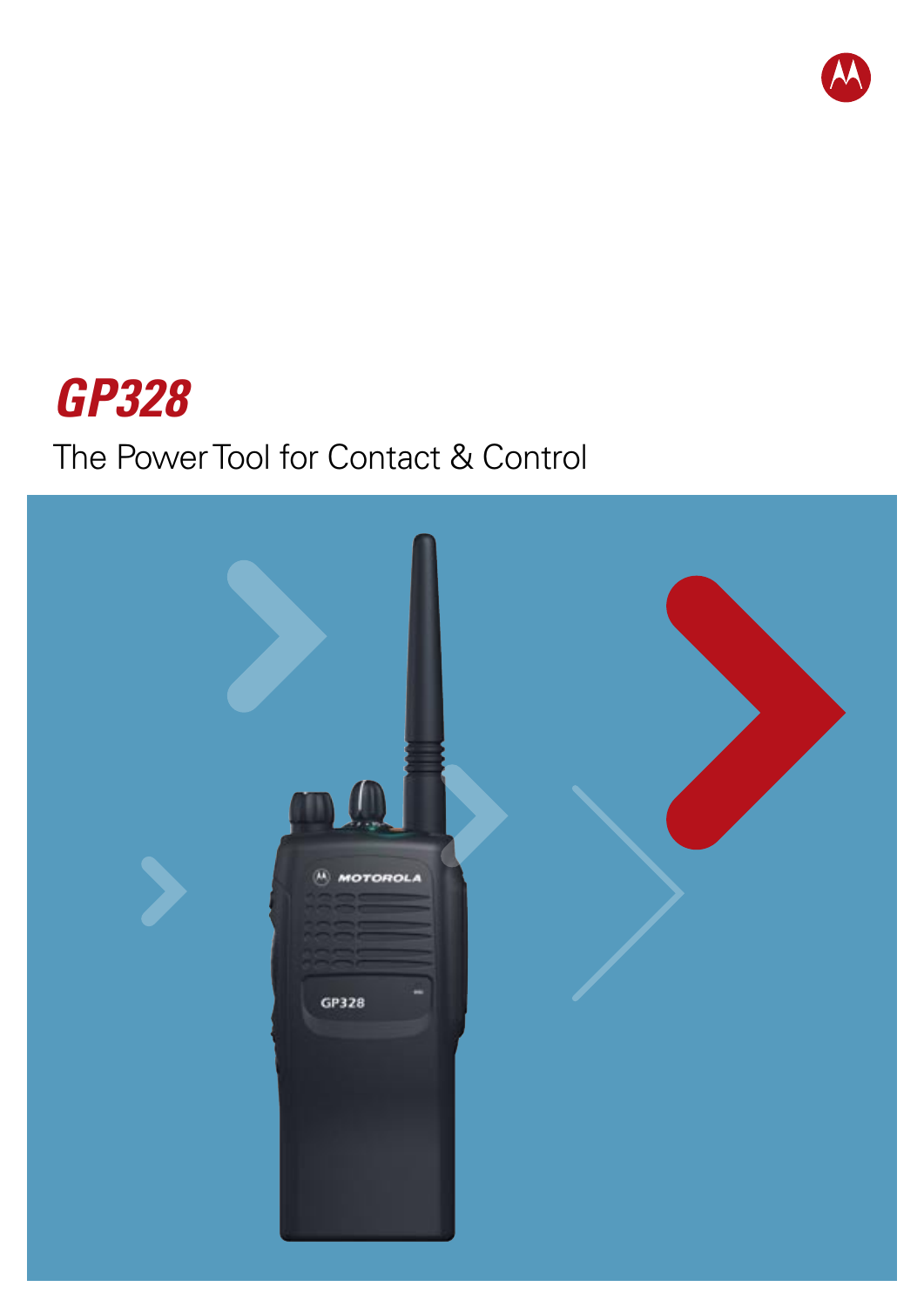## Motorola GP328 The radio solution for professionals

This practical radio can easily increase productivity by keeping users communicating, yet streamlines their radio use – allowing them to concentrate on the job at hand. With the GP328, communication could not be easier.

The GP328 comes with 2 models – 4 channel and 16 channel model to organise work groups with ease and efficiency.

## Easy To Use, Lightweight Yet Rugged To Suit Your Every Need

Ideal when you need:

- wide range coverage within the workplace
- simple-to-operate two way radio
- to contact people who are mobile
- manage one or more facilities

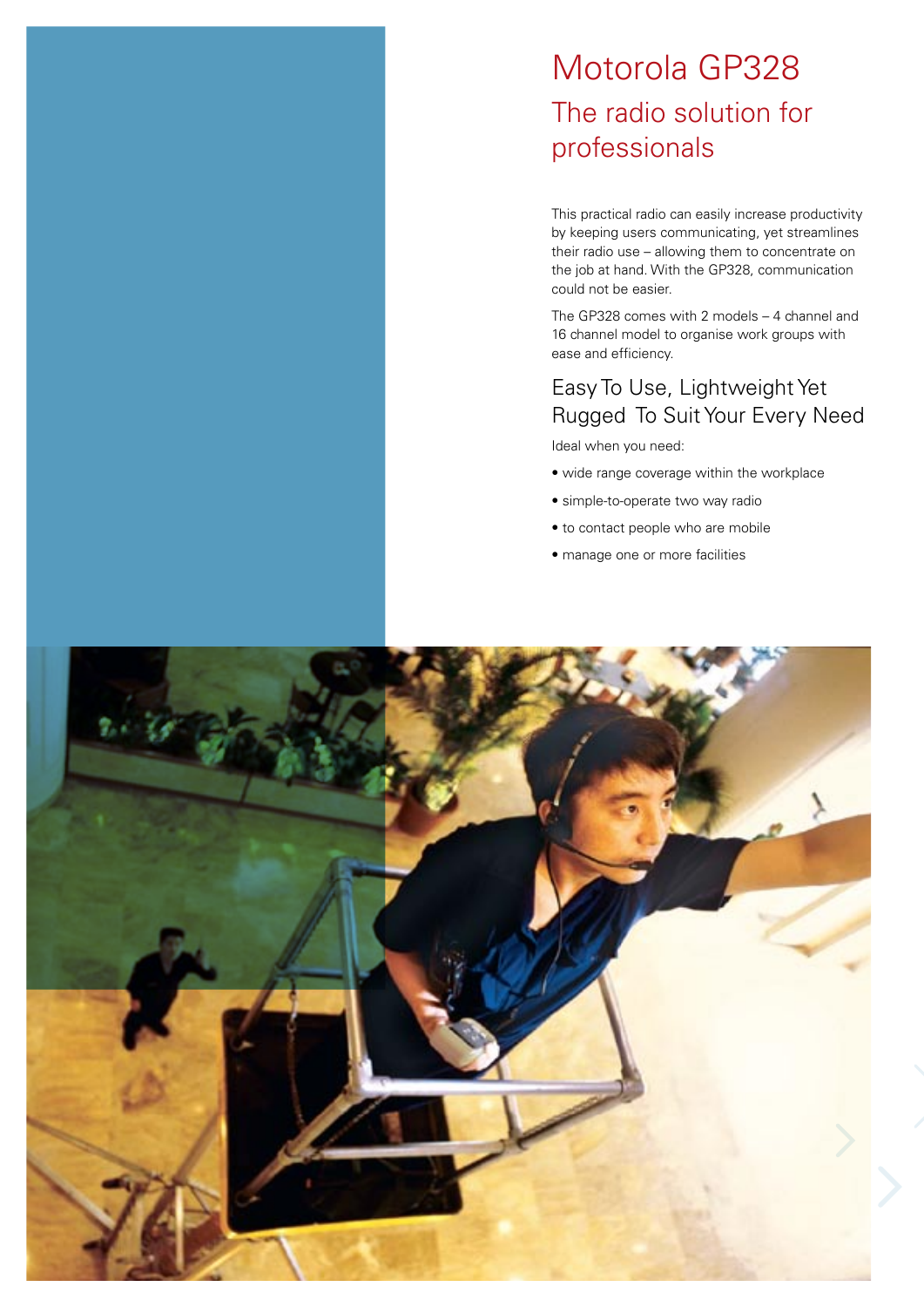## GP328 Features & Benefits The GP328 is the two-way radio solution for professionalswho need to stay in contact

## Common Features of the GP328 4 & 16 Channel Models



Motorola's special voice compression and expansion technology called X-PAND enables crisper, clearer and stronger audio quality, allowing you to keep communicating in any noisy environment.

#### **LED Battery Gauge:**

Tri-colour LED to indicate battery strength, avoiding failed communication with early warning low battery strength.

#### **Emergency Siren:**

Easy-to-access, one-touch button with piercing alarm to seek help in a critical situation.

#### **Switchable RF Power Level:**

Optimise coverage and conserve battery consumption.

#### **Programmable Channel Spacing of 12.5/25kHz mode:**

Flexible and easy migration of channel spacing requirements in any situation.

#### **Repeater/Talkaround Enable/Disable:**

Freedom to communicate via a repeater for wide area coverage; or bypass a repeater and talk directly to another unit for easy local unit-to-unit communications.

#### **Tight/Normal Squelch:**

Flexibility to switch to tight squelch to filter out excessive noise; or normal squelch for normal coverage.

#### **Field Retrofit Option Boards:**

Easy to install, affordable add-on functionality whenever your needs arise. Option Boards are available for:

- DTMF Decode for incoming calls capability;
- Voice Storage for recording and playing back voice messages.

#### **Internal Voice Operated Transmission (VOX):**

For hands-free operation, activate this option by speaking with the optional headsets.

#### **Battery Options – Standard & Impres:**

- Flexible choice of batteries
- NiDC Battery
- High Capacity NiMH Battery
- Ultra High Capacity NiMH Battery
- Lithium Ion Battery

#### **Signalling Features:**

The GP328 4 channel model offers the following MDC1200 signalling:

- PTT-ID
- Radio Check

#### **Other GP328 Features:**

- Channel Scan
- PL/DPL
- Time-Out-Timer
- Busy Channel Lockout

### Additional Features of the GP328 16 Channel Model

#### **Tone Tagging:**

Assign 8 different ringing tones to 8 specific users/talkgroups making audio caller identification to these 8 groups possible.

#### **Enhanced signalling Features:** MDC1200:

- Call Alert Decode
- Voice Selective Call Decode
- Selective Radio Inhibit

#### Quick Call ll

- Call Alert Decode
- Voice Selective Decode

#### Dual Tone Multiple Frequency (DTMF) Signalling Encode. Option Boards

• Mandown Board (16 channel only)



**HOTOROLA**